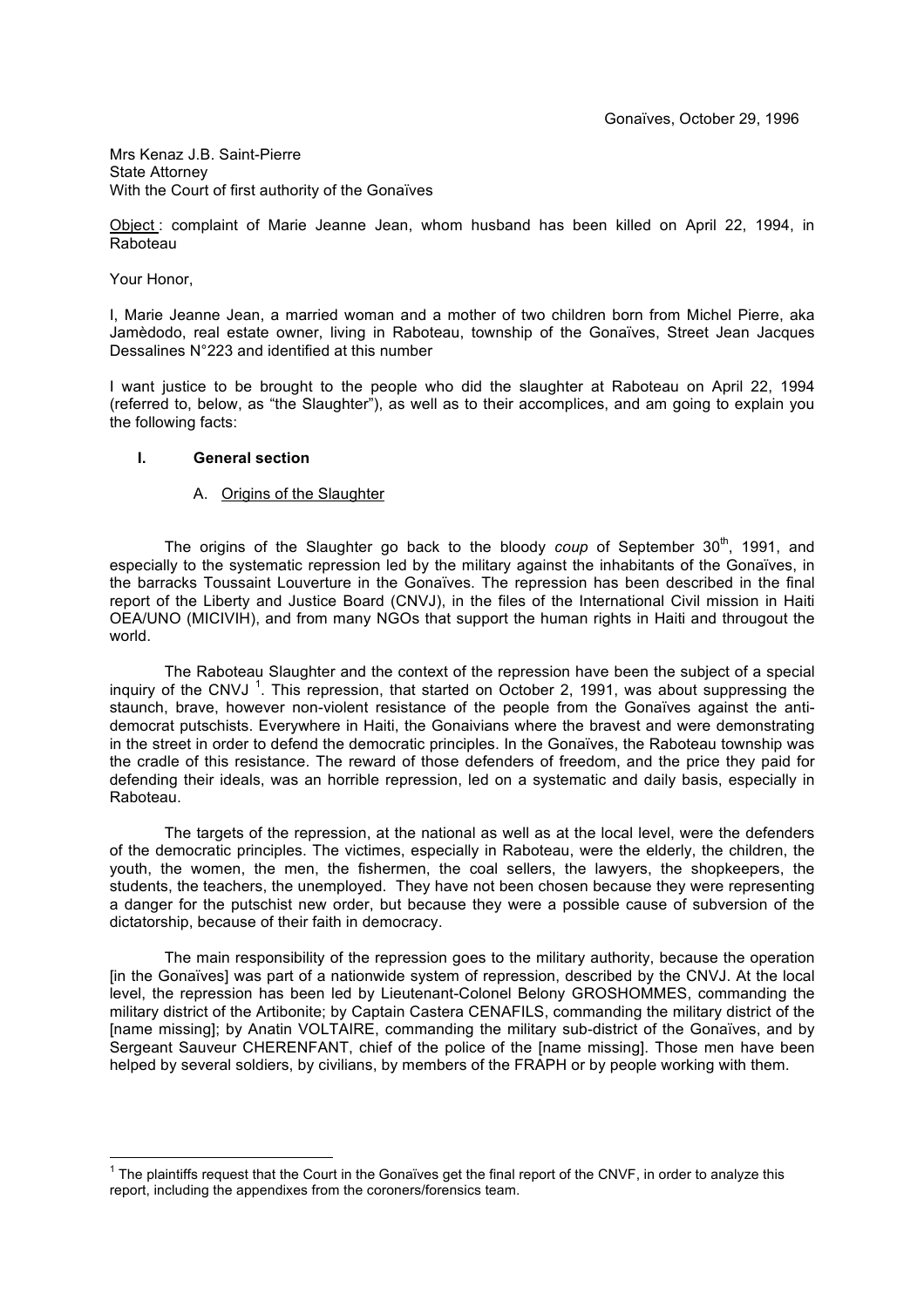### B. Preparing the Slaughter

The repression against the inhabitants of Raboteau began the very day of the *coup*, and reached its acme on April 22, 1994. A few days prior April 22, on April 18 in the morning, alleging the pretext of a few tires burning at dawn at some crossroads near Raboteau (tires that, according to some people, had been set into flames by people close to the military), the soldiers, alongside with armed civilians, rushed in Raboteau and spread terror there. They ransacked homes, stole and destroyed goods, looted, beat citizens (all of whom were unarmed), arrested several people, without any mandate, and tortured some of them, particularly Mr Valcius VALCIN, a blind elderly, who died of the injuries sustained that day.

During the witch hunt, the invaders noticed the behaviour of the inhabitants. They noticed that the inhabitants were fleeing toward the see, either by swimming, or in small fishing boats, in order to find some refuge.

Between April 18 and the night of April 22, military reinforcements arrived at the Toussaint Louverture barracks.

### C. The Slaughter

The Slaughter that occured on April 22 was a planned and coordinated operation. On April 22, before dawn, several soldiers, wearing uniforms as well as civilian clothes, and civilians working with them or members of the FRAPH<sup>2</sup>, gathered at the barracks. From there, they set a plan that, once carried out, led to the death of more than 20 people (some of them were reported missing), several dozens people injured, about 100 houses ransacked, and the fleeing of a whole neighbourhood/township.

The operation started with the township being cordonned off, then with the ransacking of the houses in Paul Prompt Street, Quai Street, Anténor Firmin Street, Abattoir Street [Slaughterhouse Street, sic. Note from the translator] and Vernet Street. The invaders fired rounds in the air, awakening the inhabitants, and then led a house-to-house search, breaking doors, destroying the furniture and the belongings, and stealing money and belongings. They have maltreated and beaten the people who were inside those houses, including children and elderly people. They menaced them and forced people to get on the ground.

The inhabitants in Raboteau do very well know the soldiers from the Toussaint Louverture Barracks and the other people carrying out the repression, because those people were attacking them on a daily basis. According to several witnesses, this part of the operation has been led by Captain Castera CENAFILS, who has been seen and heard while giving orders in the street. Those witnesses are able to identify many people who took part to the slaughter.

While people were trying to escape to the ransacking, beatings and mishandlings, by running through the streets, the soldiers opened fire. Several people have been killed or injured by gunfire. Some other managed to get to the seashore, thinking they could, as usually, escape through the sea.

But on April 22, the sea, at Raboteau, was not a refuge anymore, but a killing ground. While a part of the repression forces was getting the people out of their homes, another part was setting the trap. They had seized boats, by force when necessary, and, after having navigated, this part of the gunmen opened fire, from the sea, on the inhabitants who were flying toward the sea. The inhabitants were either swimming, or riding boats. The gunmen even opened fire on sailors who were passing by, on coal boats. The sea became bloody: more than 20 people were killed, because of the gunfire or because they drowned while trying to escape, and there were several people injured or missing.

The last phase of the slaughter operation has been: illegal arrestation and torture. Several victims have been arrested and brought to the Barracks. They stayed there for several days and suffered beatings with sticks and thorough interrogations. None of them was brought to justice. The soldiers even went in the hospitals of Port-au-Prince in order to arrest injured victims.

 $\frac{1}{2}$  $2$  The meaning of the acronym FRAPH is to be found later in the text.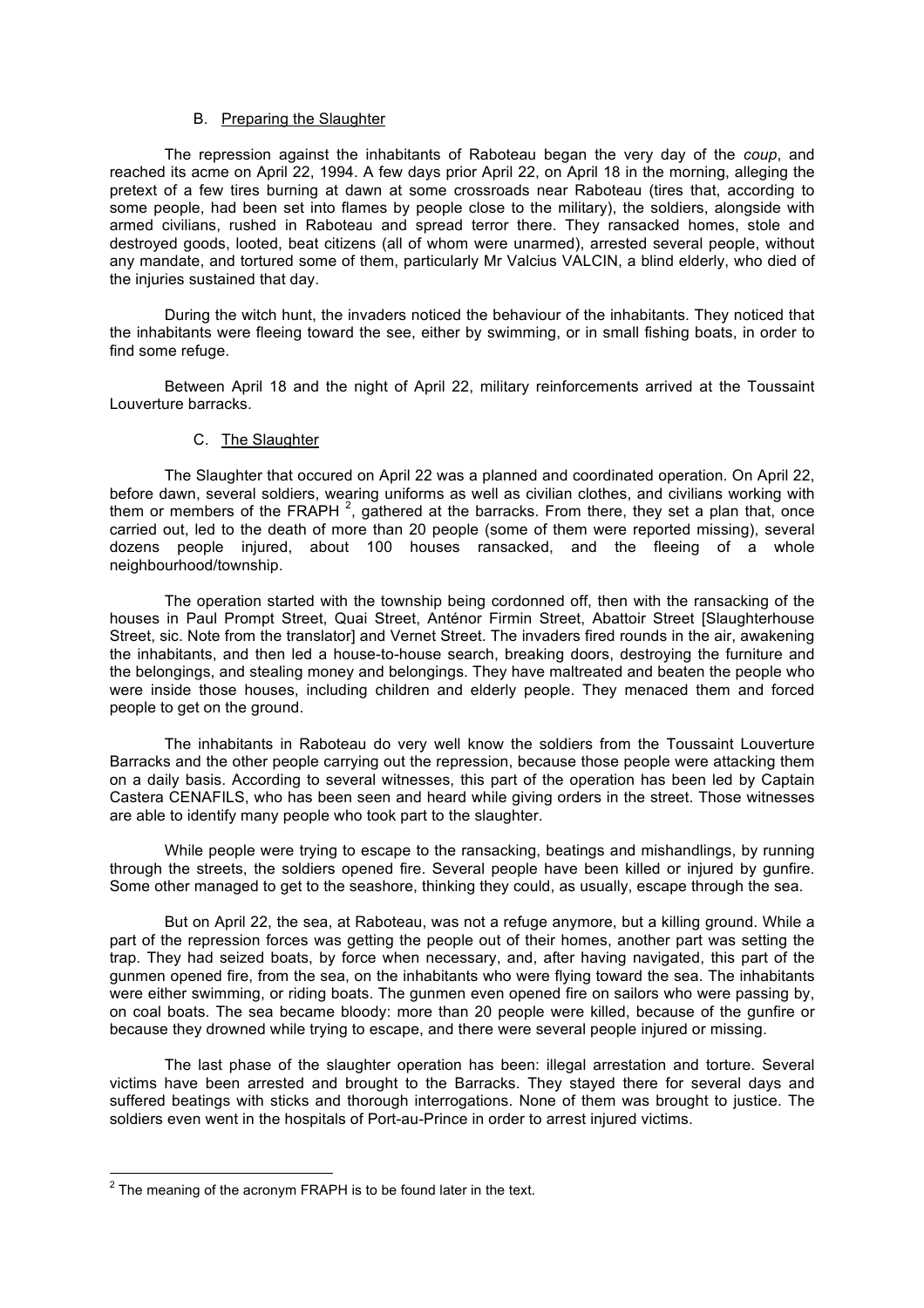### D. Characteristics of the slaughter

The slaughter was a planned operation that took place in the framework of a wide repression. The planning is obvious if we consider: 1) the preparation of April  $18<sup>th</sup>$ , 2) the fact that military reinforcements arrived at the Gonaïves, 3) the fact that soldiers and civilians gathered before dawn, on April 22, in order to coordinate their action, 4) the way the operation was led, and 5) the fact that the soldiers on the ground coordinated their action with those on the boats.

On a larger scale, we have to consider: 1) the planning, 2) the repression in Raboteau, led on a regular basis, 3) the fact that the operation occured at the same time than an accrual of the nationwide repressive action in April 1994 -this fact has been highlighted by the CNVJ report (appendix: National trends, part II)- and 4) the fact that the high command aknowledged that the operation was an officially endorsed operation (see press release below).

#### 2. The slaughter was an attack against an unarmed population

The soldiers justified their operation by saying that they were retaliating against a guerilla warfare. But this thesis does not resist to a serious examination. First of all, inquiries led by the US Embassy and the OEA/UNO Civil Mission reported that there were no proof of attacks against the Barracks. Second, until now, no soldier or civilian has claimed having been injured in such an attack. Third, a look to the list of the victims is enough to dismiss this pretext: among the victims were elderly people, children, a blind man, disabled people, pregnant women and ill people.

The victims of the Slaughter want all the soldiers and civilians having participated to the joint operation of April 22, 1994, in the Raboteau township, in Gonaïves, and its surroundings, to be brought to justice. The victims are asking for justice to be done for all the human rights violations they endured: murders, burglaries and ransackings, torture, rape, destruction of goods and denying them their civil, constitutional as well as human rights.

Given that the Slaughter was a planned operation and was part of a larger strategy of repression against the Haitian people, the victims of the Slaughter want all the people having participated to the operation to be brought to justice, whether they have planned it or carried it out, and among those people are:

Members of the High Command of the Armed Forces of Haiti (FADH) Former General Lieutenant Raoul CEDRAS Former General Major Jean-Claude DUPERVAL Former General Philipe BIAMBY Former General Henry Marc MAYARD Former General Carl DORÉLIEN Former General Hébert VALMOND Former General Martial ROMULUS Former General Frantz DOUBY Former General Ernst PRUD'HOMME Former General Jean-Robert GABRIEL

#### 2) Officers and soldiers of the FADH

Former Lieutenant Colonel Joseph Michel FRANÇOIS Former Lieutenant Colonel Belony GROSHOMMES, former commander of the military district of the **Artibonite** 

Former Captain Castera CENAFILS, former commander of the military district of the Gonaïves, and former commander of the Tactical Unit, presently detained at the civilian jail of the Gonaïves

[in the following list, "ainsi connu" means "also know as". "Actuellement incarcéré" means "presently in jail"]